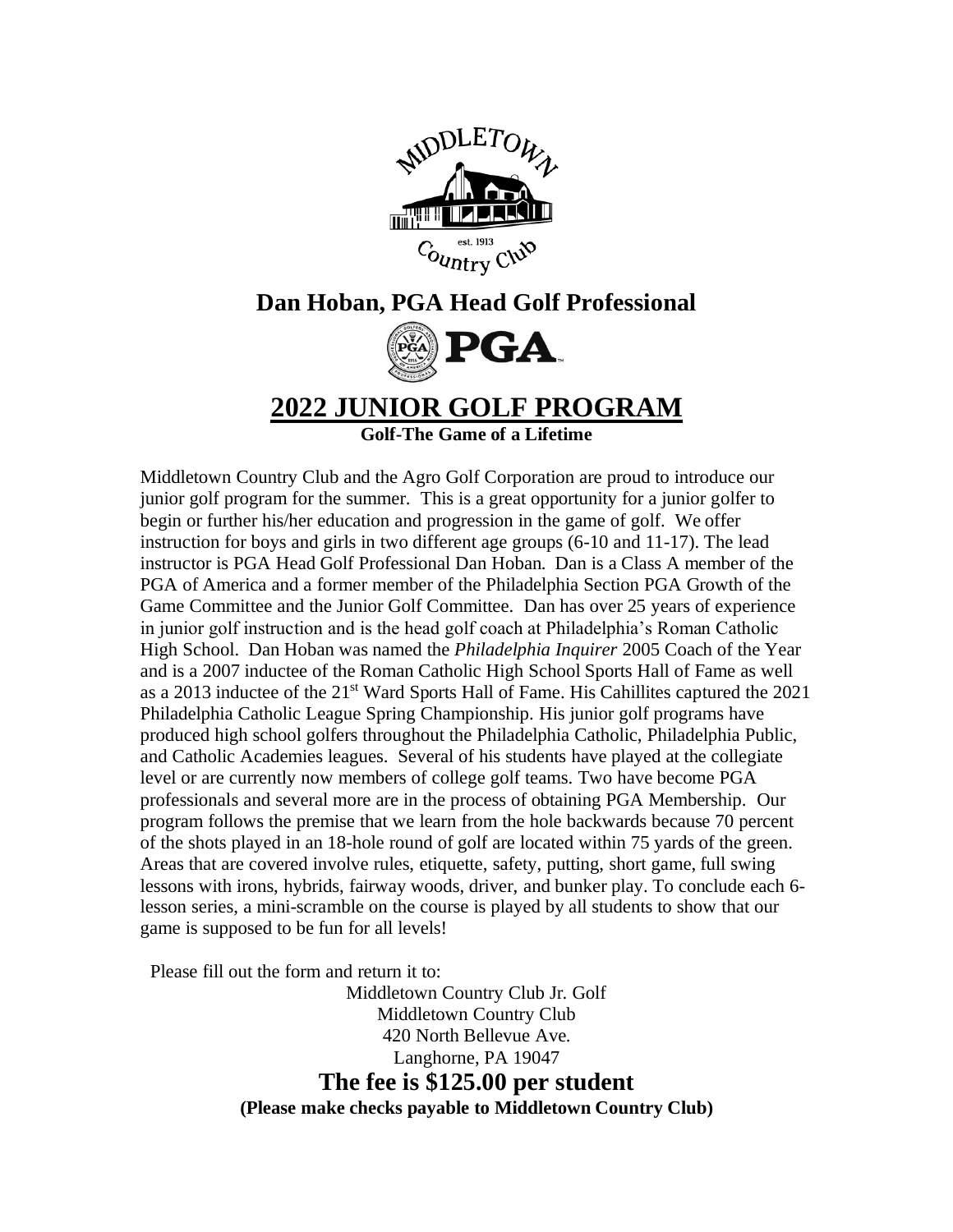## **2022 Middletown Country Club Jr. Golf Camp Application**

| Session (Please choose one) (1-8)__________         |  |  |  |  |  |
|-----------------------------------------------------|--|--|--|--|--|
|                                                     |  |  |  |  |  |
|                                                     |  |  |  |  |  |
|                                                     |  |  |  |  |  |
|                                                     |  |  |  |  |  |
|                                                     |  |  |  |  |  |
| Number of Years Playing Golf_______                 |  |  |  |  |  |
| Does Student Have Clubs_____________                |  |  |  |  |  |
| Left-handed or Right_______________                 |  |  |  |  |  |
| Any Medical issues or Allergies that we should know |  |  |  |  |  |

I, the undersigned, release the staff of Middletown Country Club and Agro Golf Corporation from any liability pertaining to injury on the golf course of my child.

SIGNATURE OF PARENT OR GUARDIAN\_\_\_\_\_\_\_\_\_\_\_\_\_\_\_\_\_\_\_\_\_\_\_\_\_\_\_\_\_\_\_\_\_\_

In case of inclement weather, sessions will be held indoors or rescheduled depending upon availability. Special individual make up arrangements can be made with plenty of flexibility.

Questions: Call Dan Hoban at (215)-757-6953 ext. 10 (Pro Shop) or e-mail Dan at danhoban@comcast.net